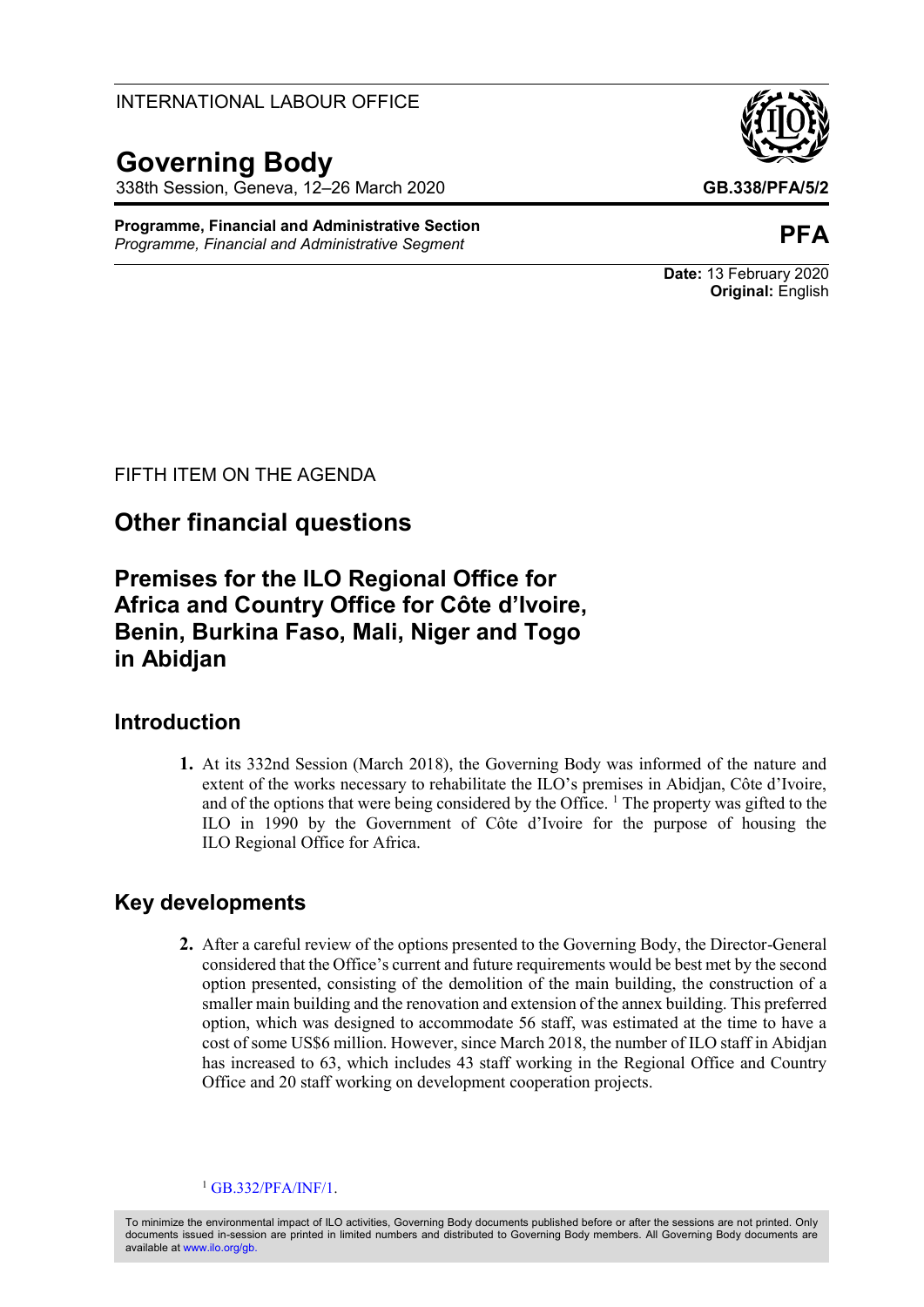- **3.** Furthermore, recent discussions have been held in the context of United Nations (UN) accommodation requirements in Abidjan and, while there are currently no proposals for the establishment of a One UN House, it is probable that an approach incorporating several UN accommodation hubs will be pursued. Accordingly, the Office could at this point consider adding two floors to the building, which could be made available to other UN agencies for rent in the future. These two additional floors would represent a surface area of 300 square metres (150 square metres per floor) and could accommodate around 30 staff. The investment cost for these two floors would be approximately US\$410,000 (US\$205,000 per floor). Based on the rent that the ILO currently pays to lease premises from the African Development Bank, the Office estimates an annual rental return of US\$72,000.
- **4.** Further consultations on the subject have taken place with the Government of Côte d'Ivoire and, in December 2019, the ILO and the Government agreed to set up an appropriate mechanism of high-level collaboration in support of this redevelopment project. The Government will provide administrative support to the ILO, to facilitate the necessary permit and concessions.

### **Proposed way forward**

- **5.** The Office is currently reviewing the technical design of the preferred option and the associated financial estimates in order to approve the preliminary study and prepare the necessary information and documentation to start the procurement process for construction project management services and the future redevelopment works. This is the same successful model that the Governing Body previously approved for the renovation of the premises of the ILO Country Office for Brazil, in Brasilia. <sup>2</sup>
- **6.** The process of tendering for a construction management company and then for a construction company is expected to take 18 months, and it is anticipated that the actual works will start in mid-2021. The total duration of the project is estimated at four years, during which time the Regional Office and Country Office will continue to be accommodated in space leased from the African Development Bank.

#### **Financial arrangements**

- **7.** The total cost of the project is currently estimated at US\$6.35 million, or up to US\$7.2 million if an additional two floors are to be built. A number of elements related to safety and security would be funded from provisions within the region's regular budget for maintenance and security.
- **8.** It is proposed that the redevelopment project be pre-financed from the Building and Accommodation Fund. Any future savings to the regular budget on the cost of renting ILO accommodation in Abidjan would be used to reimburse the Fund once the project is completed. The payback period using the anticipated rental savings is estimated at ten to 12 years. Any future rental income received from external parties such as UN agencies or from development cooperation projects will be credited to the Fund as currently required under the Financial Regulations.

 $2$  [GB.331/PFA/6/1.](https://www.ilo.org/wcmsp5/groups/public/---ed_norm/---relconf/documents/meetingdocument/wcms_579087.pdf)